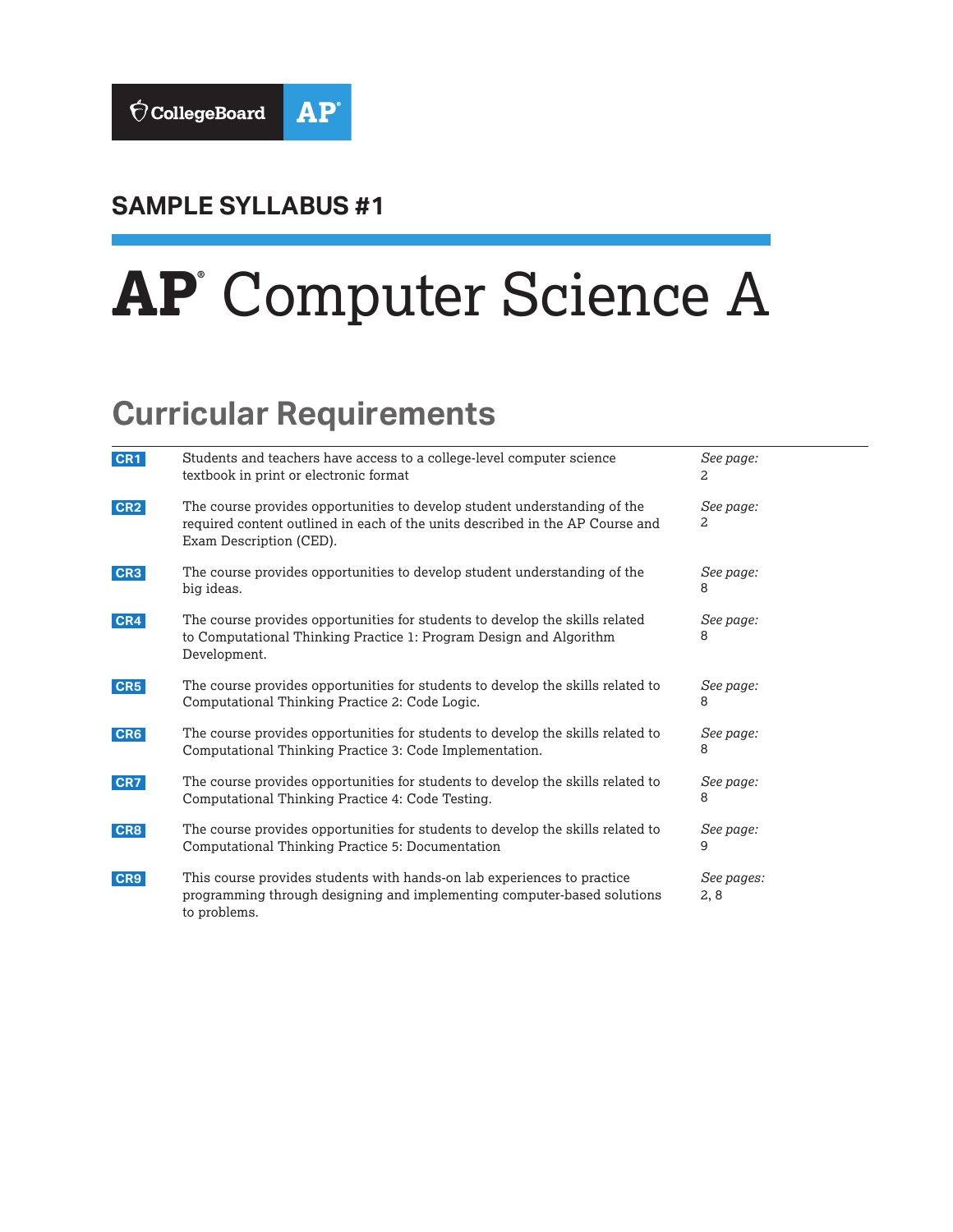# <span id="page-1-0"></span>**Advanced Placement Computer Science A Sample Syllabus #1**

# **Overview**

Students in this class will exceed the 20 hour in-class programming requirement, probably before the end of the first quarter. **CR9** In addition to writing dozens of programs throughout the year, students will also complete a larger programming project at the end of each semester.

## Texts and Resources

The following texts are used in the course:

- *Java Concepts: AP*® *Edition* (JC), Cay Horstmann, 5th Edition, 2008, John Wiley & Sons, Inc. **CR1**
- *AP Computer Science Study Guide* (APSG), Frances P. Trees, 4th Edition, 2006, John Wiley & Sons, Inc.
- *Introduction to Computing & Programming with JAVA: A Multimedia Approach* (MM), Guzdial & Ericson, 2007, Pearson Education, Inc.

The classroom has laptops for each student and internet access. In addition, ours is a bringyour-own-device school, and most students have laptops at least equal to the school laptops.

## Student Practice

Throughout each unit, **Topic Questions** will be provided to help students check their understanding. The Topic Questions are especially useful for confirming understanding of difficult or foundational topics before moving on to new content or skills that build upon prior topics. Topic Questions can be assigned before, during, or after a lesson, and as inclass work or homework. Students will get rationales for each Topic Question that will help them understand why an answer is correct or incorrect, and their results will reveal misunderstandings to help them target the content and skills needed for additional practice.

At the end of each unit or at key points within a unit, **Personal Progress Checks** will be provided in class or as homework assignments in AP Classroom. Students will get a personal report with feedback on every topic, skill, and question that they can use to chart their progress, and their results will come with rationales that explain every question's answer. One to two class periods are set aside to re-teach skills based on the results of the Personal Progress Checks.

# Course Outline

**CR2** In this outline, the *CED Unit* designation matches each of my units with a unit from the 2019–2020 course description. I have assignments to discuss general ethical concerns in computing and the responsibilities of programmers specifically. **Assignment** marks a programming or written assignment; those with asterisks before the names are described in a separate section after the outline.

#### **CR9**

The syllabus must include an explicit statement that at least 20 hours of in-class instructional time is spent in computer-based lab experiences.

#### **CR1**

The syllabus must list the title and author of a collegelevel computer science textbook.

#### **CR2**

The syllabus must include an outline of course content by unit title using any organizational approach to demonstrate the inclusion of required course content.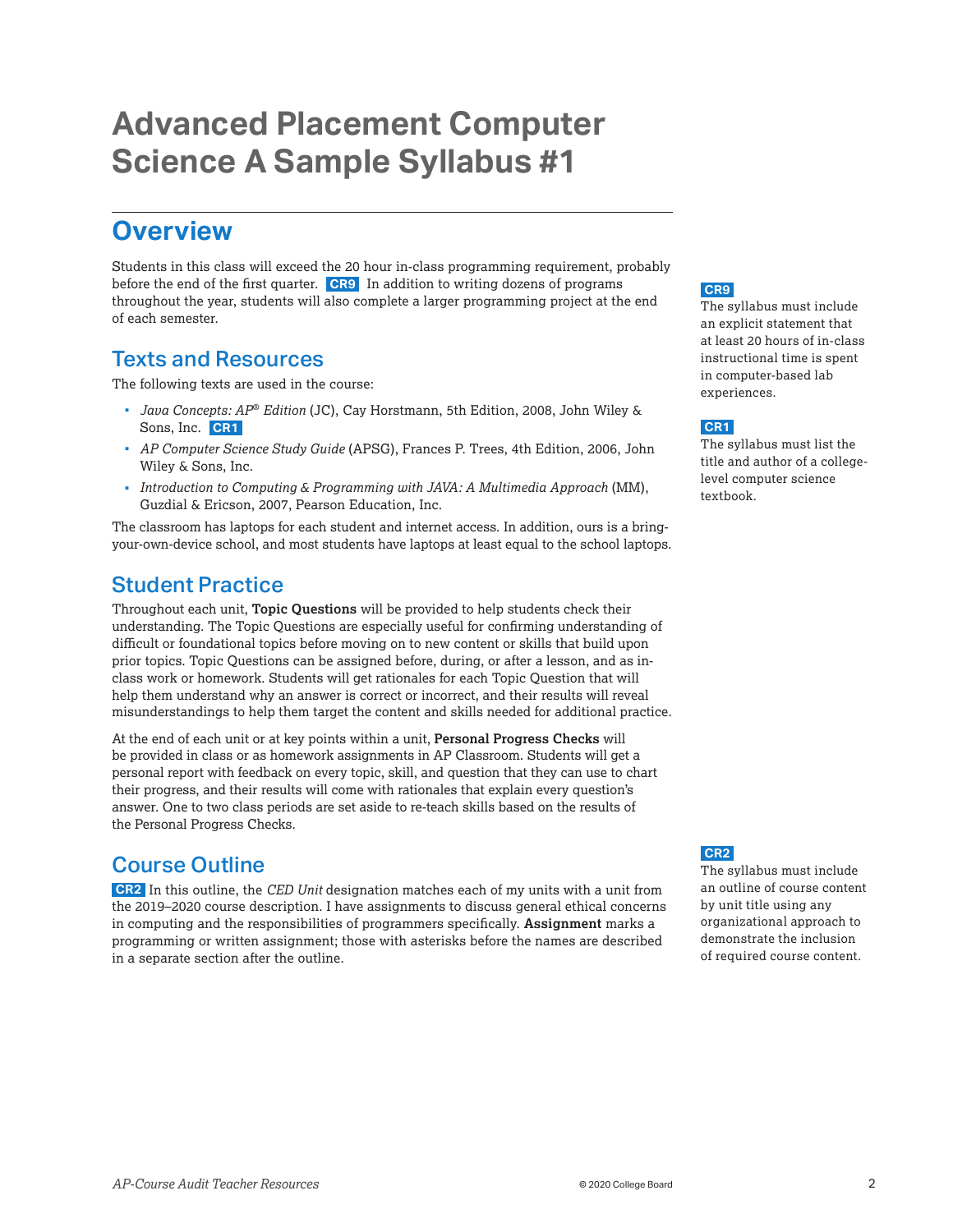| <b>Unit 1: Primitive Types</b>                         |                         |                                       |
|--------------------------------------------------------|-------------------------|---------------------------------------|
| Topic                                                  | <b>Suggested Skills</b> | Highlighted<br>Assignments & Labs     |
| 1.1 Why Programming? Why Java?                         | 2.B. 4.B                |                                       |
| 1.2 Variables and Data Types                           | 1.A, 1.B                |                                       |
| 1.3 Expressions and<br><b>Assignment Statements</b>    | 1.B. 2.A                |                                       |
| 1.4 Compound Assignment Operators                      | 2.B. 5.A                | Assignment: Dollars<br>and Cents      |
|                                                        |                         | Assignment: Paper to IDE              |
| 1.5 Casting and Ranges of Variables                    | 2.B, 5.B                |                                       |
| <b>Complete Personal Progress</b><br>Checks for Unit 1 |                         | Personal Progress<br>Check MCO Part A |
|                                                        |                         | Personal Progress<br>Check MCO Part B |
| Unit 1 Review                                          |                         |                                       |

Unit 1 Test

| Topic                                                    | <b>Suggested Skills</b> | Highlighted<br><b>Assignments &amp; Labs</b> |
|----------------------------------------------------------|-------------------------|----------------------------------------------|
| 2.1 Objects-Instances of Classes                         | 5.A                     |                                              |
| 2.2 Creating and Storing<br>Objects (Instantiation)      | 1.C, 3.A                |                                              |
| 2.3 Calling a Void Method                                | 1.C, 3.A                |                                              |
| 2.4 Calling a Void Method<br>with Parameters             | 2.C. 3.A                |                                              |
| 2.5 Calling a Non-void Method                            | 1.C, 3.A                |                                              |
| 2.6 String Objects: Concatenation,<br>Literals, and More | 2.A                     |                                              |
| 2.7 String Methods                                       | 2.C. 3.A                | Lab 1: Splitting Strings                     |
| 2.8 Wrapper Classes:<br>Integer and Double               | 2.C                     |                                              |
| 2.9 Using the Math Class                                 | 1.B, 3.A                |                                              |
| <b>Complete Personal Progress</b><br>Checks for Unit 2   |                         | Personal Progress<br>Check MCO Part A        |
|                                                          |                         | <b>Personal Progress</b><br>Check MCQ Part B |
|                                                          |                         | Personal Progress<br>Check FRO               |
| Unit 2 Review                                            |                         |                                              |
| Unit 2 Test                                              |                         |                                              |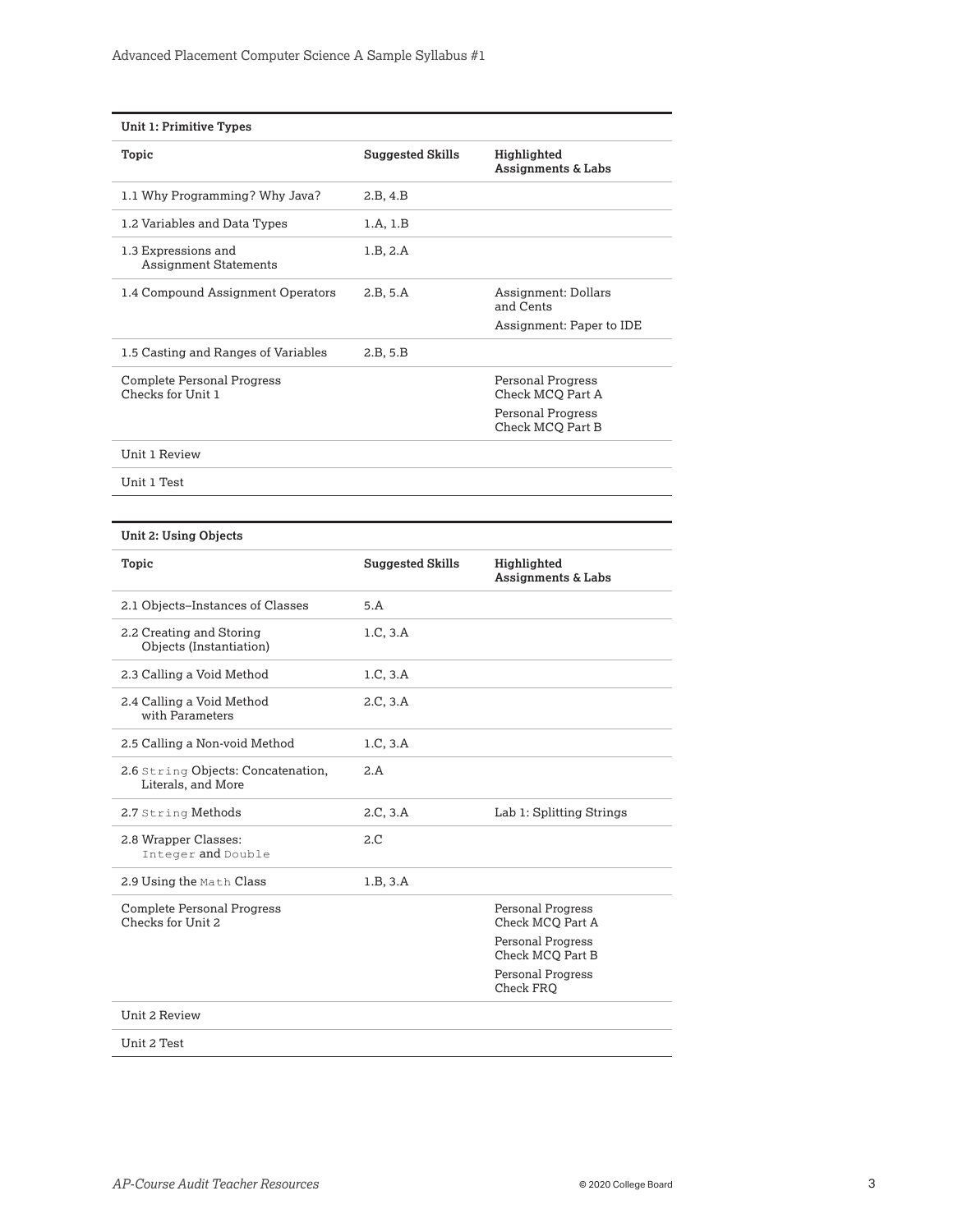| Unit 3: Boolean Expressions and if Statements          |                         |                                              |  |
|--------------------------------------------------------|-------------------------|----------------------------------------------|--|
| Topic                                                  | <b>Suggested Skills</b> | Highlighted<br><b>Assignments &amp; Labs</b> |  |
| 3.1 Boolean Expressions                                | 2.A                     | Assignment:<br>*Output or Trick              |  |
| 3.2 if Statements and Control Flow                     | 2.B, 3.C                |                                              |  |
| 3.3 if-else Statements                                 | 3.C, 4.A                |                                              |  |
| 3.4 else if Statements                                 | 3.C, 4.C                |                                              |  |
| 3.5 Compound Boolean Expressions                       | 2.B, 3.C                |                                              |  |
| 3.6 Equivalent Boolean Expressions                     | 4.C                     |                                              |  |
| 3.7 Comparing Objects                                  | 2.C, 3.A                |                                              |  |
| <b>Complete Personal Progress</b><br>Checks for Unit 3 |                         | Personal Progress<br>Check MCO               |  |
|                                                        |                         | <b>Personal Progress</b><br>Check FRO        |  |
| Unit 3 Review                                          |                         |                                              |  |
| Unit 3 Test                                            |                         |                                              |  |
|                                                        |                         |                                              |  |
| <b>Unit 4: Iteration</b>                               |                         |                                              |  |
| Topic                                                  | <b>Suggested Skills</b> | Highlighted<br>Assignments & Labs            |  |
| 4.1 while Loops                                        | 1.B, 2.B, 3.C           | Lab 2: *Rolling Dice                         |  |
| 4.2 for Loops                                          | 3.C, 4.C, 5.C           | Assignment: Matching<br>Positions            |  |
|                                                        |                         | Assignment:<br>For-loop Patterns             |  |
| 4.3 Developing Algorithms<br><b>Using Strings</b>      | 2.C, 3.C                |                                              |  |
| 4.4 Nested Iteration                                   | 1.B, 3.C, 5.C           | Lab 3: Processing<br>from a File             |  |
| 4.5 Informal Code Analysis                             | 2.D                     |                                              |  |
| Complete Personal Progress<br>Checks for Unit 4        |                         | <b>Personal Progress</b><br>Check MCQ        |  |
|                                                        |                         | <b>Personal Progress</b><br>Check FRO        |  |
| Unit 4 Review                                          |                         |                                              |  |
| Unit 4 Test                                            |                         |                                              |  |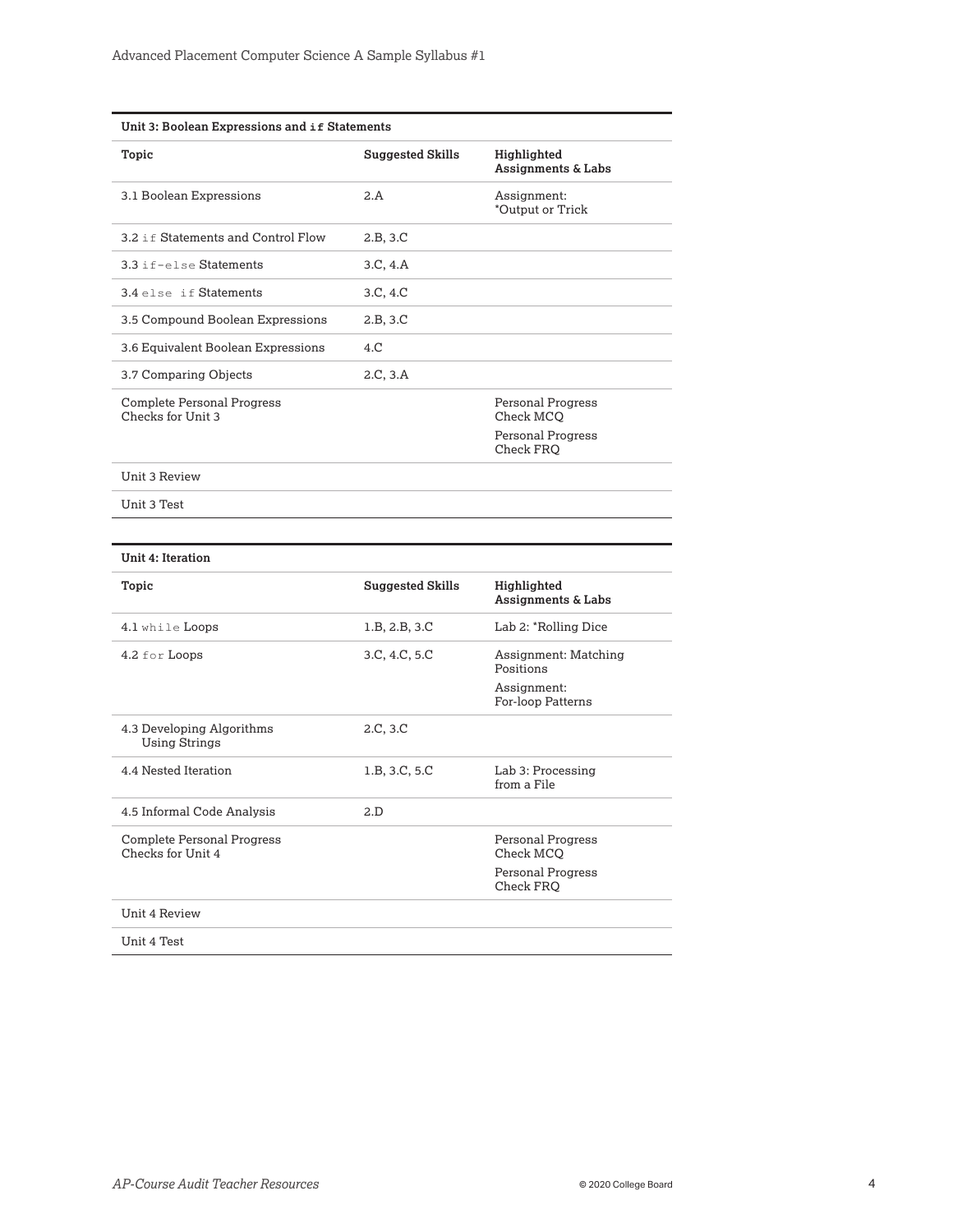| <b>Unit 5: Writing Classes</b>                               |                         |                                                            |
|--------------------------------------------------------------|-------------------------|------------------------------------------------------------|
| Topic                                                        | <b>Suggested Skills</b> | Highlighted<br>Assignments & Labs                          |
| 5.1 Anatomy of a Class                                       | 1.A, 1.B                | Lab 4: Investments<br>and Investors                        |
| 5.2 Constructors                                             | 1.C, 3.B                |                                                            |
| 5.3 Documentation with Comments                              | 5.D                     | Assignment: *Documenting<br>Classes with Javadoc           |
| 5.4 Accessor Methods                                         | 3.B, 5.B                |                                                            |
| 5.5 Mutator Methods                                          | 3.B, 4.B                |                                                            |
| 5.6 Writing Methods                                          | 1.B, 3.B                |                                                            |
| 5.7 Static Variables and Methods                             | 3.B, 5.A                | Lab 5: *Parity Functions                                   |
| 5.8 Scope and Access                                         | 3.B, 5.B                | Lab 6: *Set Ops<br>Lab 7: Three-Method<br><b>Breakdown</b> |
| 5.9 this Keyword                                             | 2.C                     |                                                            |
| 5.10 Ethical and Social Implications<br>of Computing Systems |                         |                                                            |
| Complete Personal Progress<br>Checks for Unit 5              |                         | Personal Progress<br>Check MCQ Part A                      |
|                                                              |                         | Personal Progress<br>Check MCQ Part B                      |
|                                                              |                         | Personal Progress<br>Check FRO                             |
| <b>Unit 5 Review</b>                                         |                         |                                                            |
| Unit 5 Test                                                  |                         |                                                            |
| Unit 6: Array                                                |                         |                                                            |
| Topic                                                        | <b>Suggested Skills</b> | Highlighted<br>Assignments & Labs                          |
| 6.1 Array Creation and Access                                | 1.C, 3.D                |                                                            |
| 6.2 Traversing Arrays                                        | 2.B, 3.D, 4.B           |                                                            |
| 6.3 Enhanced for Loop for Arrays                             | 3.D, 4.C                |                                                            |
| 6.4 Developing Algorithms<br><b>Using Arrays</b>             | 1.B, 3.D, 5.D           | <b>Assignment: *Test Cases</b>                             |
| <b>Complete Personal Progress</b><br>Checks for Unit 6       |                         | <b>Personal Progress</b><br>Check MCQ                      |
|                                                              |                         | <b>Personal Progress</b><br>Check FRQ                      |
| <b>Unit 6 Review</b>                                         |                         |                                                            |
| Unit 6 Test                                                  |                         |                                                            |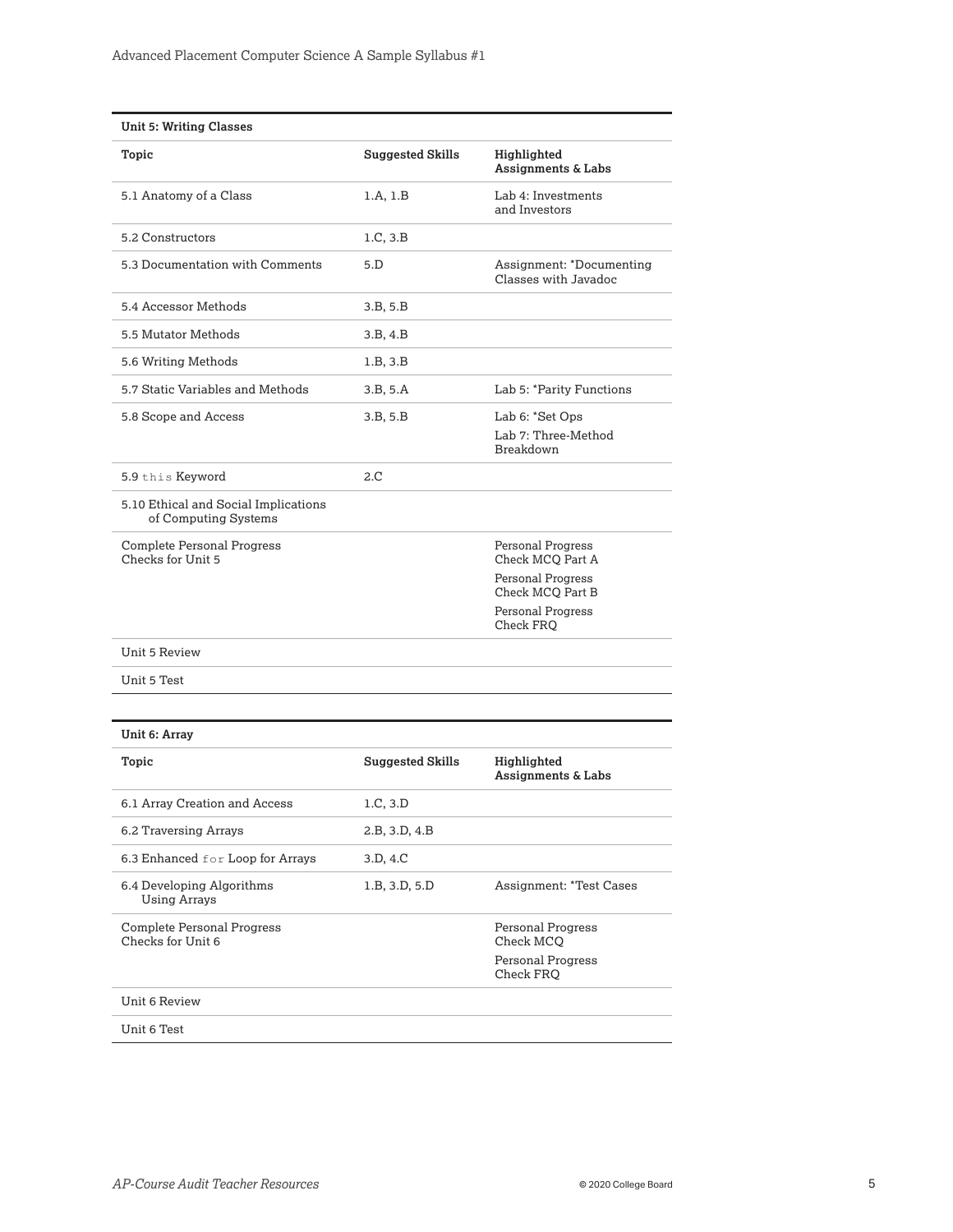| Unit 7: ArrayList                                      |                         |                                              |
|--------------------------------------------------------|-------------------------|----------------------------------------------|
| Topic                                                  | <b>Suggested Skills</b> | Highlighted<br><b>Assignments &amp; Labs</b> |
| 7.1 Introduction to ArrayList                          | 1.B. 3.D.               | Assignment: Why Don't<br>We Always Use This? |
| 7.2 ArrayList Methods                                  | 2.C, 3.D                |                                              |
| 7.3 Traversing ArrayLists                              | 2.C, 3.D                |                                              |
| 7.4 Developing Algorithms<br><b>Using ArrayLists</b>   | 3.D. 4.A                |                                              |
| 7.5 Searching                                          | 3.D, 5.C                |                                              |
| 7.6 Sorting                                            | 2.D                     | Assignment:<br>*Practical Big-O              |
|                                                        |                         | <b>Assignment: Insertion Sort</b>            |
|                                                        |                         | <b>Assignment: Selection Sort</b>            |
| 7.7 Ethical Issues Around<br>Data Collection           |                         | Assignment:<br>*Computing Ethics             |
| <b>Complete Personal Progress</b><br>Checks for Unit 7 |                         | <b>Personal Progress</b><br>Check MCO        |
|                                                        |                         | <b>Personal Progress</b><br>Check FRO        |
| Unit 7 Review                                          |                         |                                              |
| Unit 7 Test                                            |                         |                                              |
|                                                        |                         |                                              |
| Unit 8: 2D Array                                       |                         |                                              |
| Topic                                                  | <b>Suggested Skills</b> | Highlighted<br>Assignments & Labs            |
| 8.1 2D Arrays                                          | 1.B, 1.C, 3.E           | Lab 8: 2D Array Shifter                      |
| 8.2 Traversing 2D Arrays                               | 2.B, 2.D, 3.E, 4.A      | Lab 9: Taxman                                |
|                                                        |                         | Assignment: Star<br><b>Trek Revisited</b>    |
| Complete Personal Progress                             |                         | Personal Progress                            |

Personal Progress Check MCQ Personal Progress Check FRQ

Unit 8 Review

Checks for Unit 8

Unit 8 Test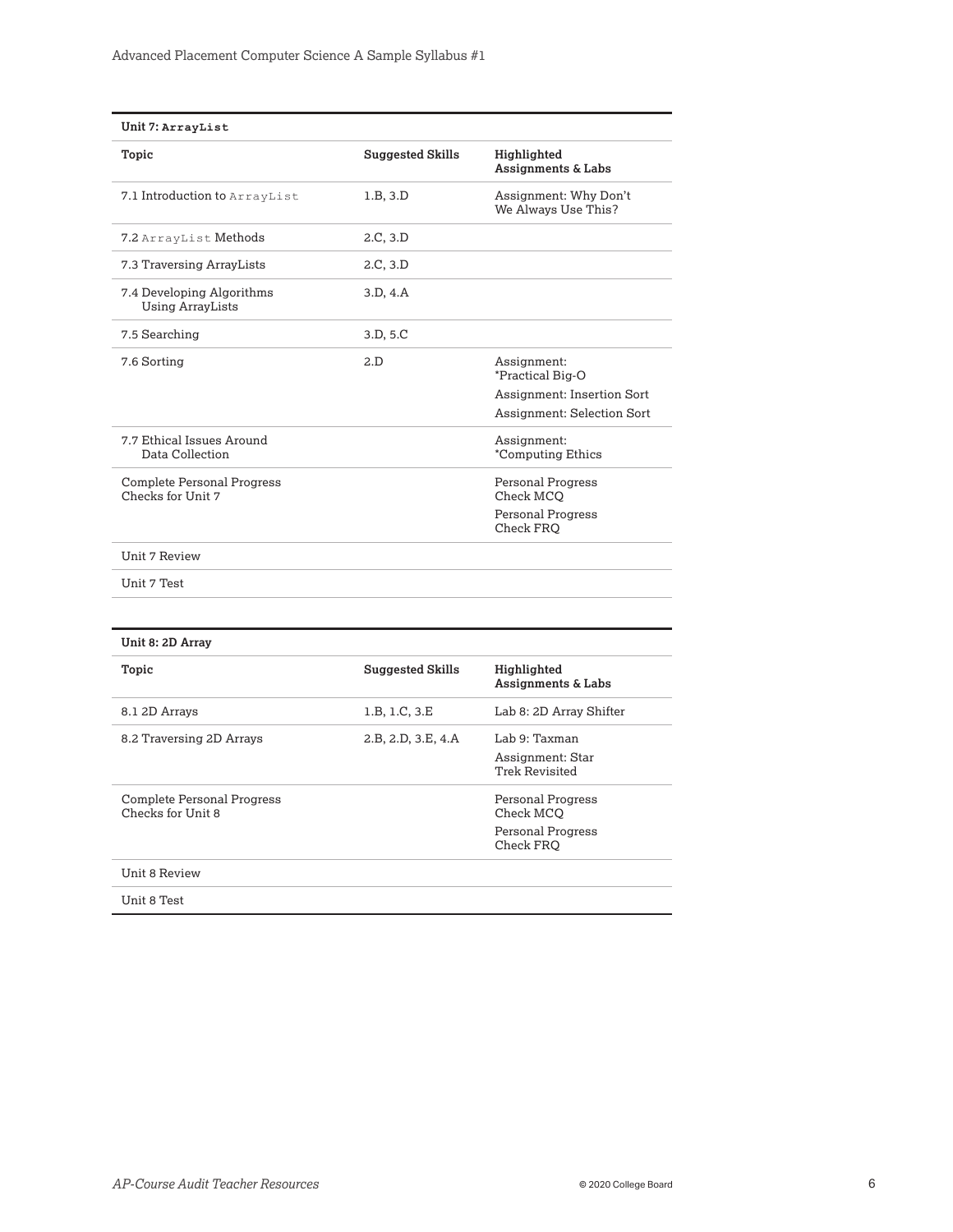| Unit 9: Inheritance                                      |                         |                                              |
|----------------------------------------------------------|-------------------------|----------------------------------------------|
| Topic                                                    | <b>Suggested Skills</b> | Highlighted<br><b>Assignments &amp; Labs</b> |
| 9.1 Creating Superclasses<br>and Subclasses              | 1.A.3.B                 | Lab 10: Taxable and<br>Non-taxable           |
|                                                          |                         | Lab 11: Foreign Investment                   |
| 9.2 Writing Constructors<br>for Subclasses               | 3.B. 5.A                |                                              |
| 9.3 Overriding Methods                                   | 3.B. 5.D                |                                              |
| 9.4 super Keyword                                        | 1.C, 3.B                |                                              |
| 9.5 Creating References Using<br>Inheritance Hierarchies | 3.A, 5.B                |                                              |
| 9.6 Polymorphism                                         | 3.A, 5.B                | Assignment: ArrayList<br>of Investments      |
| 9.7 Object Superclass                                    | 1.C, 3.B                | Assignment: Auto-Test                        |
| <b>Complete Personal Progress</b><br>Checks for Unit 9   |                         | <b>Personal Progress</b><br>Check MCO        |
|                                                          |                         | <b>Personal Progress</b><br>Check FRO        |
| Unit 9 Review                                            |                         |                                              |
| Unit 9 Test                                              |                         |                                              |
| Unit 10: Recursion                                       |                         |                                              |
| Topic                                                    | <b>Suggested Skills</b> | Highlighted<br>Assignments & Labs            |
| 10.1 Recursion                                           | 1.B. 5.A                | Lab 12: Almost the Largest                   |
|                                                          |                         | Assignment: It Might<br>As Well Be Recursion |
|                                                          |                         | <b>Assignment: Now</b><br>It's Recursion     |
| 10.2 Recursive Searching and Sorting                     | 2.C, 2.D                | Lab 13: Recursion-<br>a-palooza              |
|                                                          |                         | Assignment: Recursive<br>Mergesort           |
|                                                          |                         | Assignment: Mergesort                        |

Personal Progress Check MCQ Personal Progress Check FRQ

Unit Test

Unit 10 Review

Complete Personal Progress Checks for Unit 10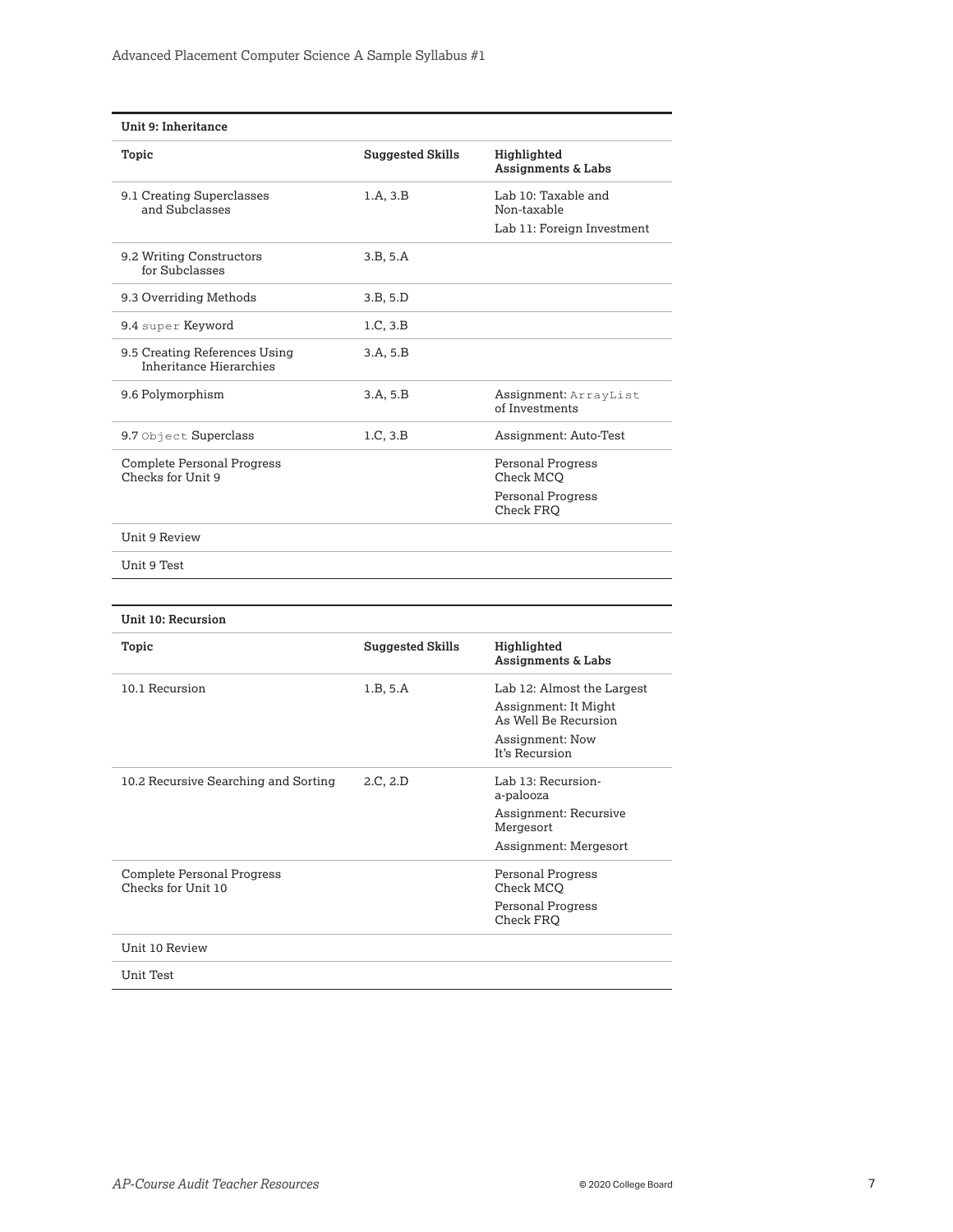### <span id="page-7-0"></span>Select Assignment Descriptions

**[CTP1] [CTP3] Lab 2—Rolling Dice: CR9** In this assignment, we want to write a program that inputs a specially formatted string that indicates how many times to roll dice with different numbers of sides, and uses random numbers to simulate a roll. For example, 1d8 + 2d6 + 3 means to simulate rolling an eight-sided die once, a six-sided die twice, then add all results together plus 3. **(Skills 3.A, 3.C) CR6** Instead of attacking this deadon though, we'll brainstorm ways to reduce this problem to simpler versions we can tackle first. **(Skill 1.A)** We'll make lists of each individual task in this assignment and see what additional Java library methods we'll need to investigate. **(Skill 1.C) CR4** 

**[CTP2] Practical Big-O:** Students will be given a series a code examples and asked to determine the Big-O running time based on the input size. Examples will include single loops, nested loops, single and nested loops in series, and disguised nesting that occurs when code inside a loop calls other methods, including library methods. **(Skill 2.D) CR5** 

**[CTP2] Output or Trick:** Throughout the year, students will be given code examples and asked to determine the output. In some cases, the answer is straightforward, e.g., a series of if statements with output that only requires understanding boolean expressions. In other cases, there's a trick. For example, a loop that looks like it adds ten Integer objects to an ArrayList but actually adds ten references to the same Integer object. **(Skills 2.B, 2.C)** 

**[CON] [CTP3] Lab 5—Parity Functions: CR9** Write a program with two static methods called evenParity and oddParity. These functions each take a String and return a boolean. The evenParity method should return true if the String represents a binary number with evenparity, and false otherwise. For example. evenParity("1100101") would return true but evenParity("11001") would return  $false$ . The  $oddParity$  method does the same, but of course for odd parity. **(Skills 3.A, 3.C) CR3** 

For the sake of robustness, if the  $String$  contains anything other than '0' or '1' characters, it should return false. For example, oddParity("2374") would return false.

**[VAR and MOD] [CTP3] Lab 6—Set Ops: CR9** Create your own Set class for storing and manipulating sets of String objects. The class should include methods to add a String to the set and to determine if a String is in the Set. The class should also include methods to find the intersection, union (with no duplicates), and difference of two sets. For example, S1. intersect(S2); should set S1 to the intersection of S1 and S2. **(Skills 3.A–3.C) CR3 CR6** 

**[CTP 4] Test Cases:** After another programming assignment has been provisionally completed, students will be asked to design a series of test cases for testing another student's unseen implementation. **(Skill 4.A) CR7** 

**[IOC] Computing Ethics: CR3** Choose one question to argue for or against in a short essay, documenting all sources. We'll choose in class to make sure all questions are covered.

1. The Morality of Theft

Choose one of the following to answer in a brief essay (several paragraphs). Support your answer with sound reasoning.

- A. Is it morally permissible to inflict a DDoS attack on a target you think is itself immoral?
- B. Is digital theft "better" than physical theft?
- C. Is it permissible to steal something you want if you could not otherwise afford it?

#### **CR9**

The syllabus must include titles and descriptions for at least two labs. Labs must be explicitly labeled.

If the course uses labs provided by College Board, titles must be included to satisfy this curricular requirement.

#### **CR6**

The syllabus must include a brief description of an assignment describing how students will engage with one skill in Computational Thinking Practice 3. Assignments must explicitly label which skill(s) they address.

#### **CR4**

The syllabus must include a brief description of an assignment describing how students will engage with one skill in Computational Thinking Practice 1. Assignments must explicitly label which skill(s) they address.

#### **CR5**

The syllabus must include a brief description of an assignment how students will engage with one skill in Computational Thinking Practice 2. Assignments must explicitly label which skill(s) they address.

#### **CR3**

The syllabus must include four student activities, each of which describes how it relates to one of the four big ideas. All of the big ideas must be represented. Each activity must be labeled with the related big idea(s).